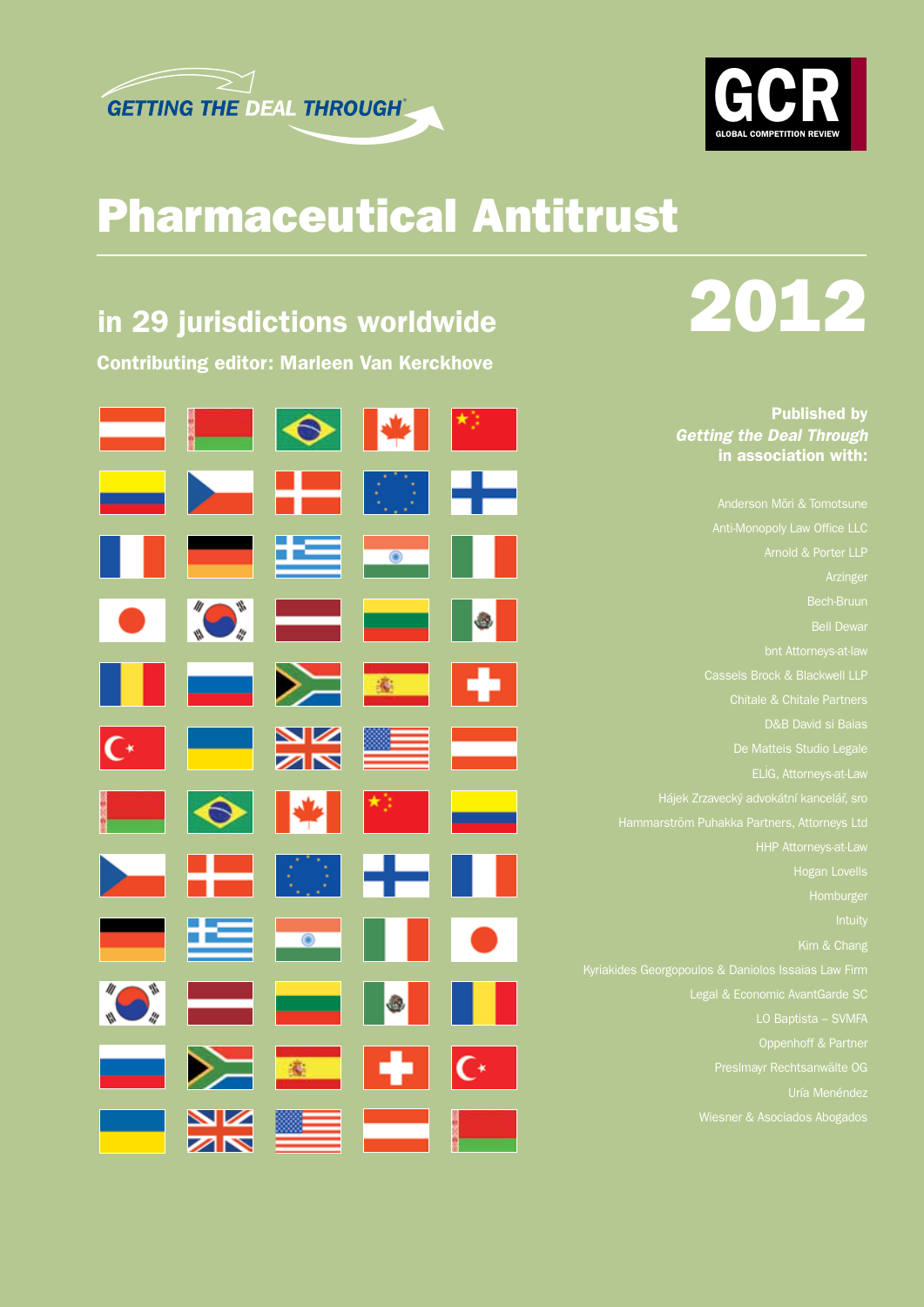

#### Pharmaceutical Antitrust 2012

Contributing editor Marleen Van Kerckhove Arnold & Porter LLP

Business development managers Alan Lee George Ingledew Robyn Hetherington Dan White

Marketing managers Ellie Notley Alice Hazard

Marketing assistants William Bentley

Admin assistant Megan Friedman

Marketing manager (subscriptions) Rachel Nurse *Subscriptions@ GettingTheDealThrough.com*

Assistant editor Adam Myers

Editorial assistant Lydia Gerges

Senior production editor Jonathan Cowie

Chief subeditor Jonathan Allen

Subeditors Davet Hyland Anna Andreoli

Editor-in-chief Callum Campbell

Publisher Richard Davey

| <b>Pharmaceutical Antitrust 2012</b><br>Published by |
|------------------------------------------------------|
| Law Business Research Ltd                            |
| 87 Lancaster Road                                    |
| London, W11 100, UK<br>Tel: +44 20 7908 1188         |
| Fax: +44 20 7229 6910                                |
| © Law Business Research Ltd 2012                     |
| No photocopying: copyright licences<br>do not apply. |
| <b>ISSN 1757-6288</b>                                |

The information provided in this<br>publication is general and may not apply<br>in a specific situation. Legal advice should<br>always be sought before taking any legal<br>action based on the information provided.<br>This information is

Printed and distributed by Tel: 0844 2480 112

Law Business Research



| <b>Overview</b> Asim Varma and Marleen Van Kerckhove Arnold & Porter LLP                                    | 3   |  |
|-------------------------------------------------------------------------------------------------------------|-----|--|
| Austria Esther Hold and Dieter Hauck Preslmayr Rechtsanwälte OG                                             | 6   |  |
| <b>Belarus</b> Anna Kozlova and Alexander Liessem bnt Attorneys-at-law                                      | 11  |  |
| <b>Brazil</b> Juliana Oliveira Domingues and Sueli de Freitas Veríssimo Vieira LO Baptista - SVMFA          | 16  |  |
| <b>Canada</b> Chris Hersh, Emily Larose and Imran Ahmad Cassels Brock & Blackwell LLP                       | 23  |  |
| <b>China</b> Yao Rao, Ke Shen and Minguan Shen HHP Attorneys-at-Law                                         | 28  |  |
| Colombia Dario Cadena Lleras and Eduardo A Wiesner Wiesner & Asociados Abogados                             | 35  |  |
| Czech Republic Kateřina Peterková and Jan Zrzavecký Hájek Zrzavecký advokátní kancelář, sro                 | 41  |  |
| <b>Denmark</b> Klaus Ewald Madsen, Jesper Kaltoft and Mark Gall Bech-Bruun                                  | 47  |  |
| European Union Luc Gyselen Arnold & Porter LLP                                                              | 53  |  |
| Finland Klaus Nyblin and Tuomas Saraste Hammarström Puhakka Partners, Attorneys Ltd                         | 62  |  |
| <b>France</b> Christophe Hénin and Anne Servoir Intuity                                                     | 68  |  |
| <b>Germany</b> Peter Klappich, Maxim Kleine and Thomas Utzerath Oppenhoff & Partner                         | 75  |  |
| Greece Anastasia Dritsa and Dimitrios Karastogiannis<br>Kyriakides Georgopoulos & Daniolos Issaias Law Firm | 82  |  |
| <b>India</b> Suchitra Chitale Chitale & Chitale Partners                                                    | 87  |  |
| Italy Andrea De Matteis, Nicoletta Bosa, Simone Giordano De Matteis Studio Legale                           | 92  |  |
| <b>Japan</b> Yusuke Nakano and Koya Uemura Anderson Mori & Tomotsune                                        | 98  |  |
| <b>Korea</b> Hwa Soo Chung and Ji Soo Jang Kim & Chang                                                      | 104 |  |
| Latvia Renārs Gasūns and Theis Klauberg bnt attorneys-at-law                                                | 109 |  |
| <b>Lithuania</b> Yvonne Goldammer and Sebastian Okinczyc bnt attorneys-at-law                               | 114 |  |
| Mexico León Ricardo Elizondo Legal & Economic AvantGarde SC                                                 | 120 |  |
| <b>Romania</b> Cătălin Suliman and Cristina Deaconu D&B David si Baias                                      | 126 |  |
| Russia Evgeny Voevodin, Andrey Zakataev and Svetlana Mosendz Anti-Monopoly Law Office LLC                   | 132 |  |
| South Africa Stephen Langbridge Bell Dewar                                                                  | 138 |  |
| Spain Teresa Paz-Ares, Beatriz Cocina and Borja Martínez Uría Menéndez                                      | 144 |  |
| Switzerland Franz Hoffet, Marcel Dietrich, Gerald Brei and Katrin Ivell Homburger                           | 151 |  |
| Turkey Gönenç Gürkaynak and K Korhan Yıldırım ELIG, Attorneys-at-Law                                        | 157 |  |
| <b>Ukraine</b> Timur Bondaryev Arzinger                                                                     |     |  |
| United Kingdom Lesley Ainsworth and Tim Capel Hogan Lovells International LLP                               | 169 |  |
| United States Robert F Leibenluft, Eric J Stock and Leigh L Oliver Hogan Lovells US LLP                     | 175 |  |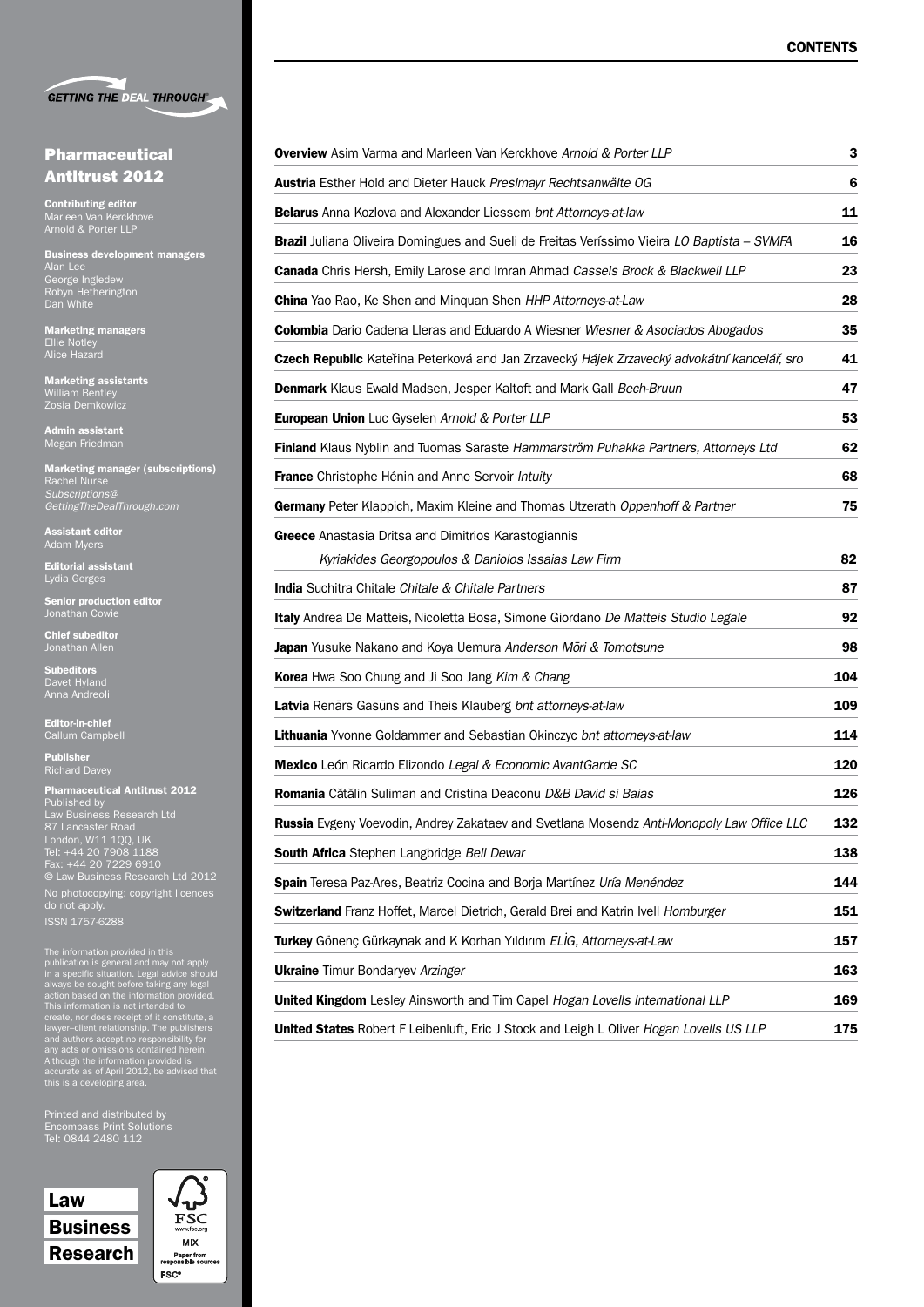## Japan

### Yusuke Nakano and Koya Uemura

Anderson Mori & Tomotsune

#### Pharmaceutical regulatory law

1 Which legislation sets out the regulatory framework for the marketing, authorisation and pricing of pharmaceutical products, including generic drugs?

The primary piece of legislation setting out the regulatory framework for the marketing and authorisation of pharmaceutical products is the Pharmaceutical Affairs Act (No. 145 of 1960) (PAA).

The Health Insurance Act (No. 70 of 1922) (HIA) sets out the pricing of drugs covered by public health insurance (these drugs are roughly equivalent to drugs used in medical institutions and prescription drugs). Under the Japanese health insurance system, generally all residents of Japan are required to be covered by health insurance, and most of the drugs used in, or prescribed by, medical institutions are covered by this mandatory insurance. Under the health insurance system, the total prices of drugs that medical institutions and dispensing pharmacies charge to insurers (national government or others) and insured persons are calculated according to a notification of the Ministry of Health, Labour and Welfare (MHLW). Generally, prices of over-the-counter (OTC) drugs are not subject to the notification. This chapter focuses primarily on drugs covered by public health insurance.

2 Which bodies are entrusted with enforcing these regulatory rules?

The MHLW is responsible for the regulatory rules regarding pharmaceutical products, as well as regulatory filings and approvals.

The Pharmaceuticals and Medical Devices Agency (PMDA), which is one of the incorporated administrative agencies under the supervision of the MHLW, has responsibility for reviewing and for approving of medical drugs and devices, provides guidance and advice for clinical trials, assesses compliance data submitted with approval applications in relation to good clinical practice (GCP), and provides other services.

Each prefectural governor also has authority concerning pharmaceutical products, including the power to grant licences for dispensing pharmacies (PAA, article 4) and retail pharmacies (PAA, articles 25 and 26) and to inspect licence holders under the PAA (article 69).

3 Which aspects of this legislation are most directly relevant to the application of competition law to the pharmaceutical sector?

The PAA is not directly relevant to the application of competition law to the pharmaceutical sector. Some provisions of the PAA regarding regulations on advertising may relate to competition law in a broad sense.

#### Competition legislation and regulation

4 Which legislation sets out competition law?

The main body of Japanese competition law consists of the Act concerning Prohibition of Private Monopolisation and Maintenance of Fair Trade (No. 54 of 1947) (Antimonopoly Act, AMA).

The Act against Unjustifiable Premiums and Misleading Representations (No. 134 of 1962) (PRA) governs the area of trade description (such as labelling or advertisement of products), as a special law of the AMA. Based on article 3 of the PRA, the Japan Fair Trade Commission (JFTC) has issued a notice named the 'Restriction on the Provision of Premiums in Medical Drug Business, Medical Equipment Business, and Sanitary Survey Business' (Notice No. 54 of 1997).

There are no such guidelines. However, there are three fair competition codes directly relevant to the pharmaceutical sector.

Based on PRA, article 11, companies or trade associations may, upon authorisation from the Secretary-General of the Consumer Affairs Agency (CAA) and the JFTC, establish a rule to prevent unjust inducement of customers and to secure fair competition with respect to premiums or representations. These rules in the pharmaceutical sector include:

- the Fair Competition Code regarding the Restrictions on the Provision of Premiums in the Business of Manufacturing and Sales of Medical Drugs;
- the Fair Competition Code regarding the Restriction on the Provision of Premiums in the Business of Wholesale of Medical Drugs; and
- the Fair Competition Code regarding the Restriction on the Provision of Premiums in the Business of Medical Machinery.

6 Which authorities investigate and decide on pharmaceutical mergers and the anti-competitive effect of conduct or agreements in the pharmaceutical sector?

The JFTC is the main competition agency in Japan, and it investigates and decides upon antitrust issues in the pharmaceutical sector, as well as in any other field unless a criminal case is initiated. In 2009, the CAA was established to protect the interests of consumers, and is mainly responsible for the enforcement of the PRA.

7 What remedies can competition authorities impose for anti-competitive conduct or agreements by pharmaceutical companies?

The remedies that the JFTC can impose are cease-and-desist orders, and orders for the payment of surcharges (administrative fines). The CAA can impose cease-and-desist orders on the violation of the PRA.

<sup>5</sup> Are there guidelines on the application of competition law that are directly relevant to the pharmaceutical sector?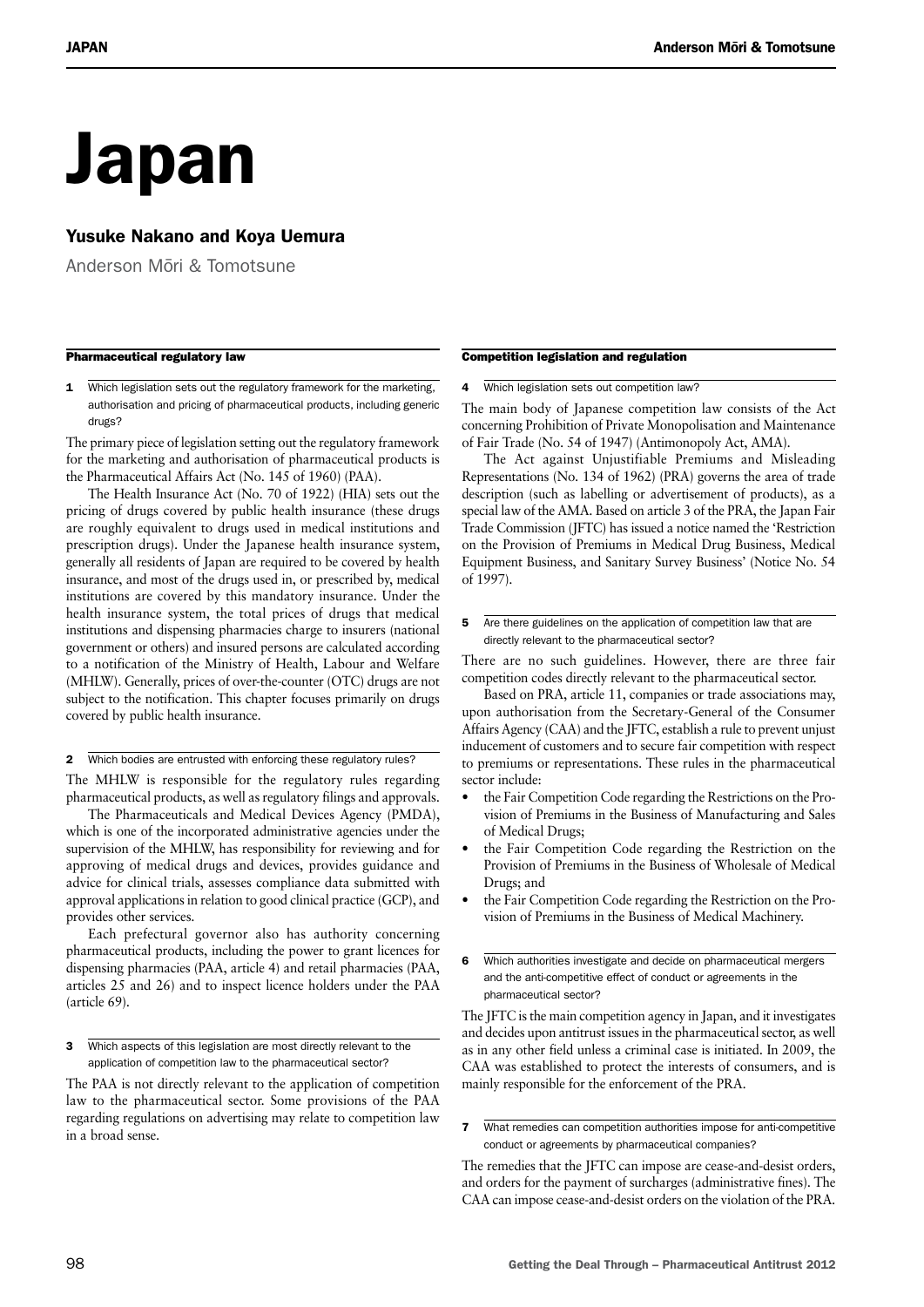The JFTC also has the authority to request that the Public Prosecutors' Office lay charges, which could lead to criminal sanctions for certain types of antitrust violations, such as hardcore cartels. However, the number of these criminal cases is usually limited to one or two per year.

Remedies to be imposed against pharmaceutical companies are not different from those against companies in other sectors.

8 Can private parties obtain competition-related remedies if they suffer harm from anti-competitive conduct or agreements by pharmaceutical companies? What form would such remedies typically take and how can they be obtained?

In addition to the right to claim damages under general tort law (article 709 of the Civil Code), private parties have competitionrelated remedies under the AMA. One of the remedies is the right to demand injunctions.

If a person is suffering, or likely to be suffering serious harm, due to an act that can be characterised as 'unfair trade practices' (which is defined in the AMA and a notification of the JFTC), they can demand the suspension or prevention of the act of violation (AMA, article 24). A typical example is a case of unjust low price sales, where a company can request an injunction due to claims that its competitor's pricing is too low (typically, below cost).

Another remedy under the AMA is the right to claim damages (article 25). This right to claim damages is different from the right to claim damages under general tort law in that the defendant cannot be exempted from the liability to indemnify the plaintiff by proving that there exists no wilfulness or negligence on their part. However, in order to claim damages based on this right, the cease-and-desist order or the order for payment of surcharges must have become final and conclusive before the plaintiff claims the right (AMA, article 26).

9 May the antitrust authority conduct sector-wide inquiries? If so, have such inquiries ever been conducted into the pharmaceutical sector and, if so, what was the main outcome?

Although there is no specific provision in the AMA, it is interpreted in such a way that the JFTC may conduct necessary inquiries, including sector-wide inquiries, provided addressees of such inquires voluntarily respond to them. In 2006, the JFTC conducted inquiries into the distribution of drugs covered by public health insurance, with a particular focus on generic drugs. In its final report issued in 2006, the JFTC warned that brand-name pharmaceutical companies should not provide doctors with false information about cases of the use of generic drugs; describe generic drugs to doctors as being generally defective, based on a particular generic drug having been found to have a defect in manufacturing; or describe generic drugs generally as having a low quality, based on exceptional or rare results of tests.

10 Is the regulatory body for the pharmaceutical sector responsible for sector-specific regulation of competition distinct from the general competition rules?

There is no regulatory body responsible for sector-specific regulation distinct from general competition rules.

11 Can antitrust concerns be addressed with industrial-policy type arguments, such as strengthening the local or regional research and development activities?

Antitrust concerns would not generally be addressed with industrialpolicy type arguments.

12 To what extent do non-government groups play a role in the application of competition rules to the pharmaceutical sector?

There are a number of non-government groups relating to the pharmaceutical sector. Although their petitions or opinions do not primarily focus on antitrust issues, their petitions or opinions may have some impact on antitrust policy in the pharmaceutical sector. They include the Japan Generic Medicines Association and the Japan Pharmaceutical Manufacturers Association.

#### Review of mergers

13 To what extent are the sector-specific features of the pharmaceutical industry taken into account when mergers between two pharmaceutical companies are being reviewed?

Like other mergers, the merging of two pharmaceutical companies is reviewed according to the substantive test of whether the merger 'may be substantially to restrain competition in any particular field of trade'.

In a merger review, the JFTC used to characterise the market of prescription drugs as an industry where the competitive pressure from the downstream market was intense. That is to say, the JFTC stated that with regard to medical drugs, customers of pharmaceutical companies (ie, wholesalers and medical institutions) had been conducting a variety of efforts to procure less expensive products, and competition among wholesalers for medical institutions was high (*Sankyo/Daiichi*, 2005; *Yamanouchi/Fujisawa*, 2005). We believe that this feature of intense competitive pressure from the downstream market contributed to the JFTC's greenlighting of these mergers.

However, in another more recent case, the JFTC stated that competitive pressure from the downstream market to the prescription drug market was not intense, because patients had little control over which drugs their doctors would prescribe to them, and doctors had little incentive to prescribe more affordable drugs to patients, since patients pay the cost of prescription drugs (*Kirin Holdings/Kyowa Hakko*, 2008). This may indicate the change of JFTC's recognition of the features of the prescription drug market.

14 How are product markets and geographic markets typically defined in the pharmaceutical sector?

In both the *Sankyo/Daiichi* and *Yamanouchi/Fujisawa* merger cases (see question 13), the JFTC defined the product market of medical drugs in light of the Anatomical Therapeutic Chemical Classification (ATC) code developed by the European Pharmaceutical Marketing Research Association. This ATC code classifies medical drugs in accordance with the main drug efficacy of the main ingredients. While there are four levels of classification in this ATC code, from level 1 to level 4 (level 4 is the most detailed classification), the JFTC noted that the product market of medical drugs should be generally defined in accordance with the level 3 classification.

In the pharmaceutical sector, geographic markets are generally defined as the market of Japan.

15 In what circumstances will a product and geographical overlap between two merging parties be considered problematic?

A product and geographical overlap between two merging parties will be problematic, if the merger 'may be substantially to restrain competition in any particular field of trade'. 'Competition' here includes both actual and potential competition (AMA, article 2(4)). Once the Tokyo High Court held that 'substantially to restrain competition' means that because of reduced competition, a particular company or a group of particular companies brings a situation where it can dominate a market by setting, at its own will and freely to some extent, prices, qualities, quantities and other conditions (*In re Toho and Shin-Toho*, Tokyo High Court judgment, 7 December 1953).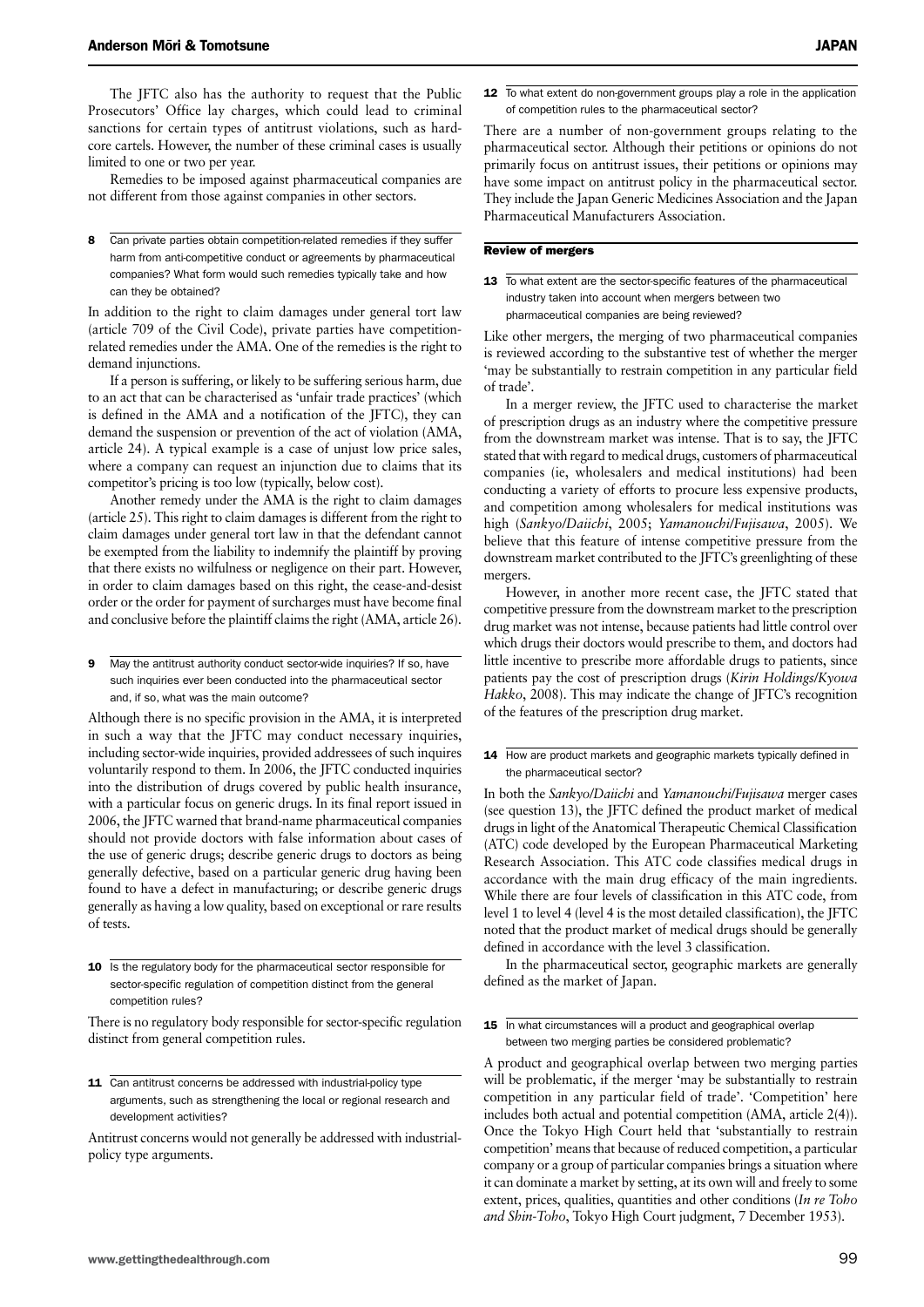The Guidelines to Application of the Antimonopoly Act Concerning Review of Business Combination of the JFTC, which were most recently amended effective as of 1 July 2011 (the Merger Guidelines), provide more detailed guidelines to the review of horizontal mergers. According to the Merger Guidelines, when relevant products are characterised to be differentiated by brands etc, the merger will be problematic if parties to a merger sell products highly substitutable for each other and other competitors' products are not so highly substitutable to the products of the parties to the merger, because the parties could increase the price of the product without losing many sales after the merger. Even when relevant products are characterised to be homogeneous, a merger of competitors will be problematic if other competitors cannot increase their output because of their limited production capacity or for other reasons.

On the other hand, the Merger Guidelines set forth the following safe harbour rules; horizontal mergers will not be considered problematic if:

- the Herfindahl-Herschmann Index (HHI) after the merger is not more than 1,500;
- the HHI after the merger is over  $1,500$  but not more than  $2,500$ while the increment of HHI does not exceed 250; or
- the HHI after the merger is over 2,500 while the increment of HHI does not exceed 150.

In addition, there is a quasi-safe harbour which is initiated when the HHI after the merger is not more than 2,500 and the combined market share is 35 per cent or smaller.

#### 16 When is an overlap with respect to products that are being developed likely to be problematic?

When product X, that is being developed by a party to a merger is, if launched, expected to become influential competing product with existing product Y of another party to the merger, and the launch of the product X is likely, such overlap between the products X and Y may be problematic. In the *Kirin Holdings/Kyowa Hakko* case of 2008 (see question 13), the JFTC cited such overlap involving product under development as one of the reasons why the merger between the parties should come with a remedy to cure such a problem.

17 Which remedies will typically be required to resolve any issues that have been identified?

In the area of merger control, the most typical remedies would be to require the parties to a merger to divest themselves of overlapping products or assets. Other typical remedies include: allowing competitors access to bottle-necking facilities owned by the parties; providing competitors with technological assistance; and granting competitors or customers with the right to procure overlapping products on a production-cost basis.

Please note, however, that in Japan the JFTC has never issued an order of divestiture or any other remedies in merger control for the last 30 years because almost all merger cases that might invite interests of the JFTC had been dealt with through an unofficial prior consultation process with the JFTC (the 'prior consultation') until June 2011, and parties had almost always voluntarily followed the remedy resulting from negotiation with the JFTC, if one is required. The JFTC, however, abolished the prior consultation system effective as of 1 July 2011, and we may see some orders of divestitures in the near future.

#### Anti-competitive agreements

19 What is the general framework for assessing whether an agreement or practice can be considered anti-competitive?

Roughly, the AMA prohibits three types of activities:

- private monopolisation (activities to exclude or control the business activities of other entrepreneurs);
- unreasonable restraint of trade (activities to restrict or conduct business activities mutually with other entrepreneurs in such a manner as to fix, maintain or increase prices, limit production or products, or other similar matters); and
- unfair trade practices (activities stipulated by the AMA or designated by the JFTC as activities that unjustly discriminate against other entrepreneurs, deal at unjust prices, deal with another party on such terms as will unjustly restrict the business activities of the other party, and other similar practices).

It should be noted that, under the AMA, while private monopolisation and unreasonable restraint of trade require the level of restriction on competition to be substantial, a tendency to impede competition would be sufficient for the purpose of unfair trade practices (see also question 26). It can be said that private monopolisation corresponds approximately to the abuse of dominant position under EU competition law, and unreasonable restraint of trade includes almost all illegal cartels.

#### 20 Describe the nature and main ramifications of any cartel investigations in the pharmaceutical sector.

There have been three cartel investigations into the pharmaceutical sector since 2000. In December 2000, the JFTC started investigating a cartel case where 10 wholesalers of medical drugs in Miyagi Prefecture (in the north of Japan) entered into an agreement not to take away existing customers from others, and fixed prices of medical drugs to be offered to medical institutions. The participants to the cartel admitted the violation and the JFTC issued a recommendation decision (which is similar to a consent decree) in January 2002.

In June 2002, the JFTC announced that it could not find a violation despite its investigation into importers of medical materials to be used by orthopaedists including artificial hip joints.

On 31 March 2008, the JFTC issued a cease-and-desist order and order for payment of surcharges against participants in bid rigging involving selective tendering procedure for medical X-ray devices by certain local governments.

#### 21 To what extent are technology licensing agreements considered anticompetitive?

The Guidelines for the Use of Intellectual Property under the Antimonopoly Act issued by the JFTC on 28 September 2007 (the IP Guidelines) set out to what extent technology licensing agreements are considered to be anti-competitive. Examples of agreements ancillary to technology licence agreements that are in principle considered to be anti-competitive are those that:

- prohibit a licensee from research and development of the licensed technology or competing technologies;
- oblige a licensee to assign improved technology, or grant an exclusive licence for that technology back to a licensor; or
- oblige a licensee to sell products utilising a licensed technology at a price designated by a licensor.

The IP Guidelines further cite, as examples of less but still potentially anti-competitive ancillary agreements, agreements that are considered anti-competitive to the extent that their effect may be to impede fair competition, ie, agreements that:

restrict a licensee from using licensed technology even after the expiration of the patent right to the licensed technology;

<sup>18</sup> Would the acquisition of one or more patents or licences be subject to merger reporting requirements? If so, when would that be the case?

Mere acquisition of one or more patents or licences will not be subject to merger reporting under the AMA.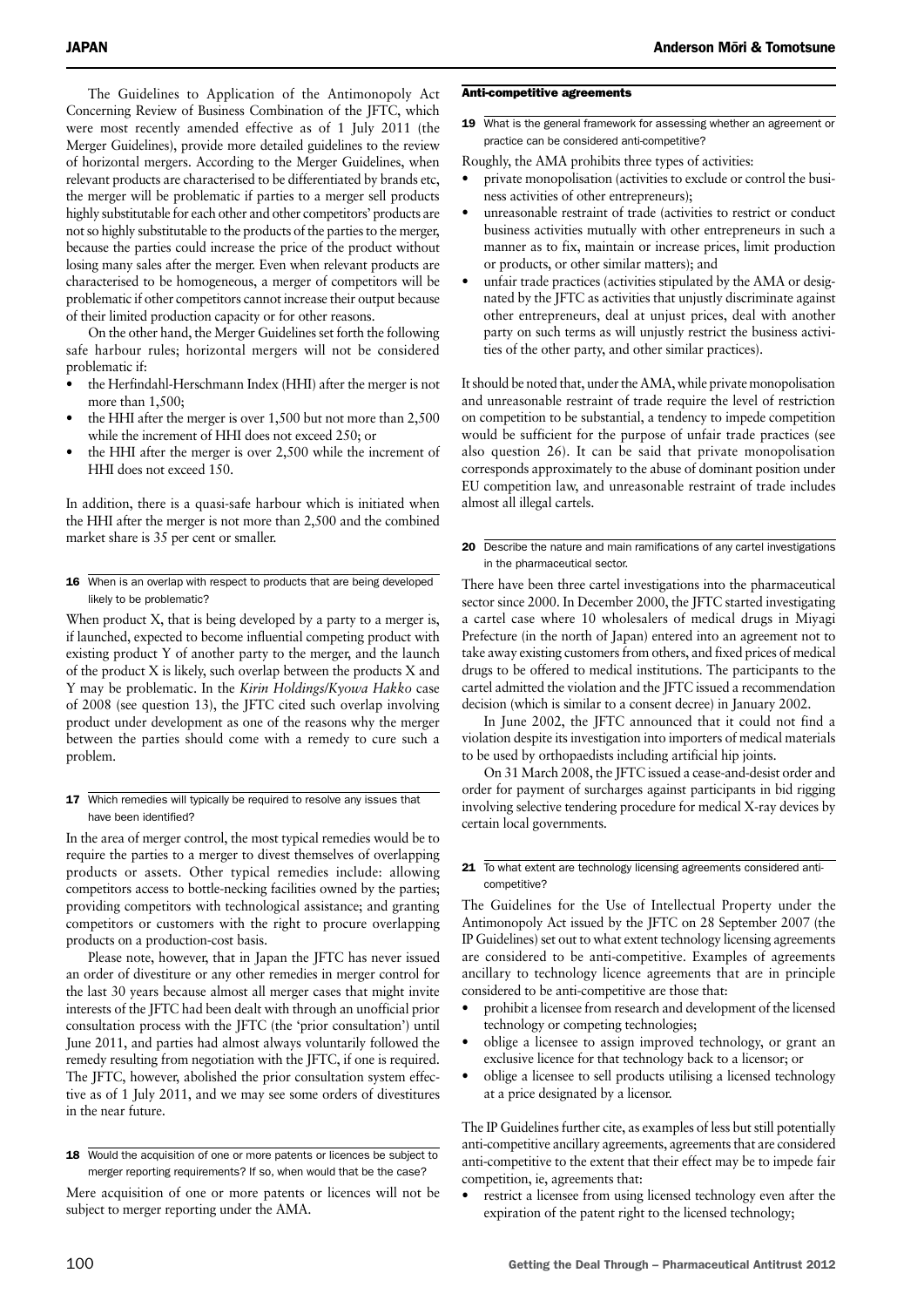- oblige a licensee, beyond the necessary extent, to procure raw materials, etc, necessary to use licensed technology, only from suppliers designated by a licensor,
- prohibit a licensee from selling products using licensed technology to persons other than those who are designated by a licensor;
- prohibit a licensee from selling or manufacturing competing products; or
- oblige a licensee to pay an amount of royalties, which is not calculated according to the use of licensed technology.

On the other hand, according to the IP Guidelines, in principle, it is not considered as unfair trade practices for a licensor to:

- restrict the purpose of a licence (such as a licence only for either domestic sales or export);
- restrict the period of a licence;
- restrict the location of production; or
- set a minimum requirement in relation to the amount of production.

#### 22 To what extent are co-promotion and co-marketing agreements considered anti-competitive?

The anti-competitive effect of co-promotion and co-marketing agreements will be evaluated on the basis of a so-called rule of reason. These agreements can be pro-competitive, because they can reduce transaction cost or result in improved economies of scale. This is particularly true where promotion or marketing by one of the firms involved is too risky and the relevant pharmaceutical products cannot be sold in Japan without co-promotion or co-marketing. On the other hand, such agreements may be considered anti-competitive, because they are in most cases agreements among competitors and may reduce competition between the parties to some extent.

To reduce the risk of such agreements being considered anticompetitive, it would be advisable not to prohibit parties to such co-promotion or co-marketing agreements from promoting or marketing the products through their own distribution channel. On the other hand, if there is no provision or mechanism mandating participants to make efforts to sell products in such agreements, and therefore it is apparent that the sole purpose of the agreements is to stabilise the price of the product, then it would be more likely that the agreements are regarded as anti-competitive.

In 1975, the JFTC issued a cease-and-desist order against eight manufacturers of a live vaccine made to protect pigs from hog cholera to renounce an agreement to supply the vaccine only to an association that the manufacturers established, as well as an agreement on the assignment of production among them.

#### 23 What other forms of agreement with a competitor are likely to be an issue? Can these issues be resolved by appropriate confidentiality provisions?

An agreement with a competitor is most likely to be deemed as anti-competitive if it is characterised as a hard-core cartel. On the other hand, a joint venture can be pro-competitive and is generally evaluated on the basis of the rule of reason.

The JFTC stated in 2004, in response to a consultation request, that it was not against the AMA for two pharmaceutical companies to establish a joint distribution department (or channel) for medical drugs. This was as long as the exchange of information was blocked by a firewall and the competition between the manufacturing and sales departments of these pharmaceutical companies survived the establishment of the joint distribution department. The JFTC did admit that if each company had access to information regarding the sales of the other company, such access could be used to avoid competition.

24 Which aspects of vertical agreements are most likely to raise antitrust concerns?

Vertical agreements are typically categorised as unfair trade practices among the three types of violations under the AMA. In the pharmaceutical sector, resale price maintenance, one of the unfair trade practices, would most frequently raise antitrust concerns.

In 1991, the JFTC ordered Eisai Co Ltd, one of the leading pharmaceutical companies in Japan, to withdraw its directions to retainers that Eisai's vitamin E products be sold at the retail price stipulated by Eisai and that retailers should not resell the vitamin E products to other retailers, as it held that these directions constituted 'unfair trade practices'. The JFTC further prohibited Eisai from:

- investigating the status of the resale price maintenance and resale from a retailer to other retailers by trial purchases;
- tracking the channels of resale of products to other retailers by placing hidden lot numbers on the products; and
- placing the name and telephone numbers of retailers on products they deal with.

The JFTC also ordered Eisai to make its corrective actions, as listed above, known to retailers and consumers.

25 To what extent can the settlement of a patent dispute expose the parties concerned to liability for an antitrust violation?

There has not been any case where the settlement of a patent dispute was challenged as an antitrust violation. There are no guidelines for the settlement of a patent dispute and an antitrust violation either. However, theoretically speaking if competitors reach a settlement of a patent dispute and the settlement includes provisions that substantially restrain competition in a particular field of trade, the competitors will be held liable for an unreasonable restraint of trade.

#### Anti-competitive unilateral conduct

26 In what circumstances is conduct considered to be anti-competitive if carried out by a firm with monopoly or market power?

The AMA does not require a firm to have a monopoly or a certain level of market power for it to be held liable under private monopolisation. That said, because the restraint has to be 'substantial' for the purpose of private monopolisation, it is considered that market share of the violator (or combined market share of the violators) shall be substantially large in a particular field of trade (see the last paragraph of this question and question 27). There are two types of conduct that may be deemed private monopolisation: exclusion of competitors and controlling of competitors. To the extent that a firm excludes or controls the business activities of other firms and causes a substantial restraint of competition in any relevant market, the conduct of this exclusion or control will be considered to be private monopolisation and therefore against the AMA.

Anti-competitive unilateral conduct can also be recognised as constituting 'unfair trade practices', as long as this conduct falls within one of the categories stipulated by the AMA or designated by the JFTC. Under unfair trade practices, a firm will be held liable if it commits one of such activities and the activity tends to impede fair competition.

It is generally thought that a 'substantial restraint of trade' (the standard under private monopolisation) requires a higher degree of anti-competitiveness than the 'tendency to impede fair competition' (the standard under unfair trade practices). Because most activities of private monopolisation overlap with those of unfair trade practices, private monopolisation (because of its higher standard of anticompetitiveness than unfair trade practices) has only been enforced in a very limited number of cases.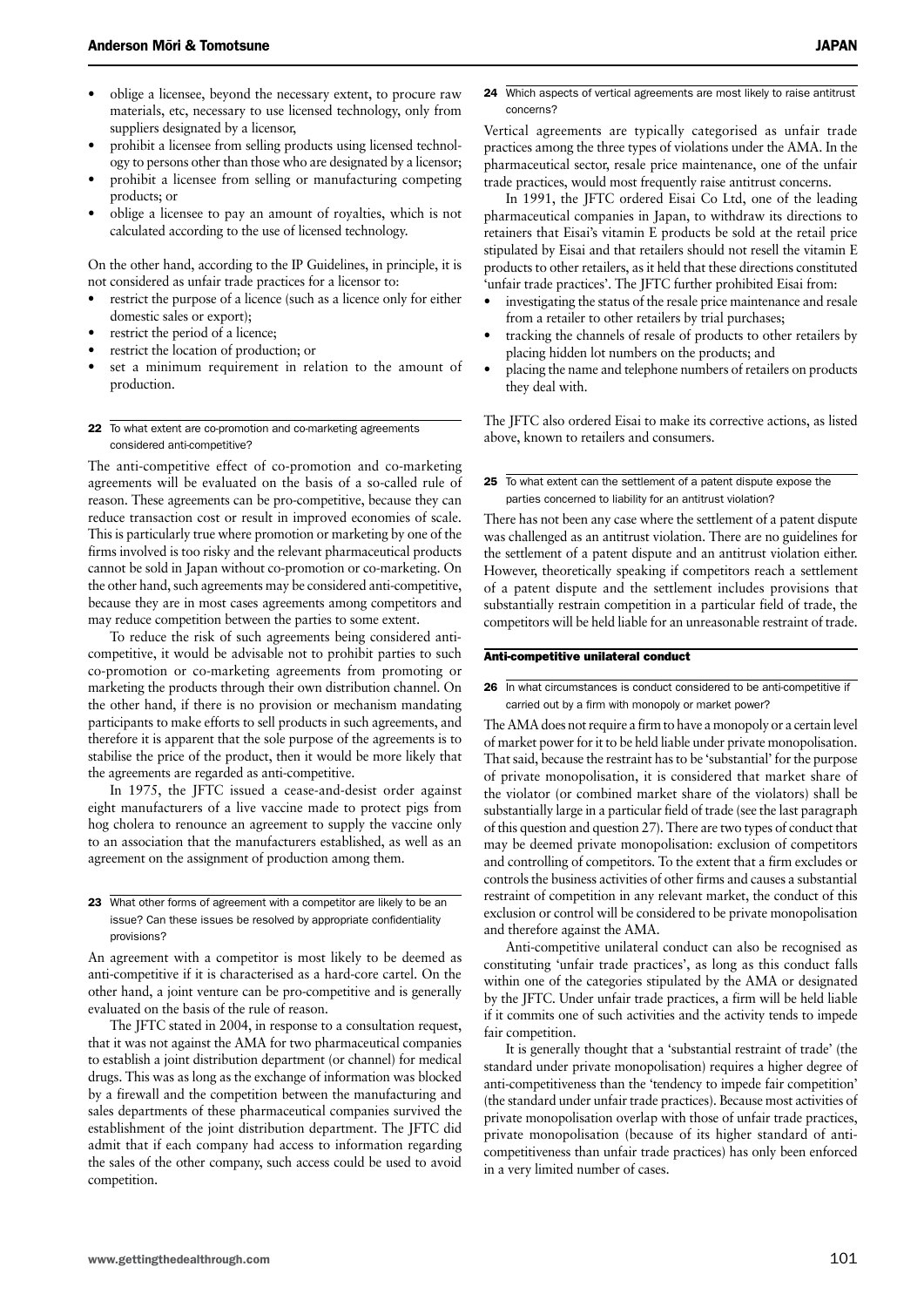27 When is a party likely to be considered dominant or jointly dominant?

There is no definition of 'dominant' or 'jointly dominant' under the AMA. The meaning of the term 'dominant' may be different depending on the context in which the term is used, and the consequence of a firm being considered dominant is not clear. Nonetheless, the Guidelines for Exclusionary Private Monopolisation under the Antimonopoly Act issued by the JFTC on 28 October 2009 state that the JFTC, when deciding whether to investigate a case as Exclusionary Private Monopolisation, will prioritise the case, among others, where the market share of a firm exceeds approximately 50 per cent. Thus, as a rule of thumb, a firm with market share of more than 50 per cent will likely be considered dominant in the context of exclusionary type of private monopolisation and should use more caution than other companies.

#### 28 Can a patent holder be dominant simply on account of the patent that it holds?

No, a patent holder cannot be generally dominant simply because it holds the patent. In Japan, the relevant market tends to be defined broadly compared to in the US or the EU, so the mere holding of patent rights generally does not lead to a dominant position.

However, the IP Guidelines state that if certain technology is used by many competitors in a certain industry and it is difficult for them to develop circumventing technology or to switch to other technology, then that relevant technology may be defined as the market. In such an exceptional case, a patent holder could be held dominant largely because of the patent it holds.

#### 29 To what extent can an application for the grant of a patent expose the patent owner to liability for an antitrust violation?

There has not been any case where a patent owner was held liable for an antitrust violation because of the application for patent.

In the area of trademark application, there has been a case of abuse of trademark applications where a dominant local newspaper company filed applications, in order to solely prevent a new entry and with no intention to use, for nine trademarks relating to the name of local newspapers to be used in the same region. Although the dominant local newspaper company withdrew all applications, in 2000 the JFTC issued a recommendation decision (see question 20) to prevent it from engaging in the same type of activity, because these activities were a part of exclusionary conduct that fell under private monopolisation (*In re Hokkaido Shimbun*). However, in the area of patent applications, such arguments would be quite difficult because the filing of applications for patent can seldom be exclusionary as opposed to filings for trademarks, no matter how many applications are filed.

The IP Guidelines do not suggest such a possibility either, even though they state that acquisition of technology used by competitors, followed by refusal to license, or collection of technology by competitors without any intention to use them, could violate the AMA.

30 To what extent can the enforcement of a patent expose the patent owner to liability for an antitrust violation?

Article 21 of the AMA stipulates that the provisions of the AMA shall not apply to acts recognisable as the enforcement of a patent. However, it is generally interpreted that the enforcement of a patent cannot be without limitation and the AMA should apply even to the enforcement of a patent. The IP Guidelines stipulate that any business activity that may seemingly be an enforcement of a right cannot be 'recognisable as the enforcement of the rights' under article 21, provided that it is found to deviate from or run counter to the purposes of the intellectual property system, which is namely to motivate firms to realise their creative efforts and make use of

technology, in view of the purpose and manner of the conduct and the scale of its impact on competition.

The IP Guidelines state that, in principle, it will not raise anticompetitive concerns for a rightholder of a technology to refuse licensing his or her technology, which is typically deemed as the enforcement of a patent. However, the IP Guidelines provide exceptional cases that may raise anti-competitive concerns, including where:

- • companies participating in a patent pool agree to refuse to grant a licence to new entrants;
- a firm obtains from a rightholder a right to an influential technology that is used by many other firms in the same industry, and then refuses to license to other firms; and
- a firm collects all rights to technology that may be used by competitors without any intention to use them, and then refuses to issue a licence.

#### 31 To what extent can certain life-cycle management strategies expose the patent owner to liability for an antitrust violation?

The JFTC has never raised an issue of life-cycle management strategies in regard to an antitrust violation.

Historically, brand-name pharmaceutical companies used to sue generic pharmaceutical companies in order to delay the entry of a generic drug, based on the ground that conducting tests necessary for an application of product-specific approval under article 14 of the PAA during the effective term of the right to a patent that is used in the generic drug is patent infringement. However, in 1999 the Supreme Court put an end to the argument by holding that such testing would fall under 'working of the patented invention for experimental or research purposes' and thus not be considered an infringement of patent rights.

Following this decision of the Supreme Court, it is said that brand-name pharmaceutical companies are trying to delay the entry of generic drugs in another way, ie, on the ground that there is an infringement of patents related to the manufacturing method.

#### 32 Do authorised generics raise issues under the competition law?

Although the JFTC has never openly reviewed competition issues regarding the practice of authorised generics, the practice should generally be pro-competitive, unless anti-competitive ancillary agreements attached to the licence that authorises the generics outweigh the pro-competitiveness.

#### 33 To what extent can the specific features of the pharmaceutical sector provide an objective justification for conduct that would otherwise infringe antitrust rules?

There has not been any case reported in which courts or the JFTC took the specific features of the pharmaceutical sector into account when examining an antitrust issue. However, in a case referred to in question 23, the JFTC accepted the parties' statement that the medical drugs at issue had to be able to be supplied in a prompt and stable manner, even in cases of large-scale natural disasters. In this case, the JFTC might have implicitly taken the specific features of the pharmaceutical sector into account. It is difficult for the specific features of the pharmaceutical sector to provide an objective justification for hard-core cartels, but they could be taken into consideration to a certain extent, especially in the cases of collaboration among competitors (which is subject to rule-of-reason review), private monopolisation, unfair trade practices (excluding per se violations like resale price maintenance) and merger clearances.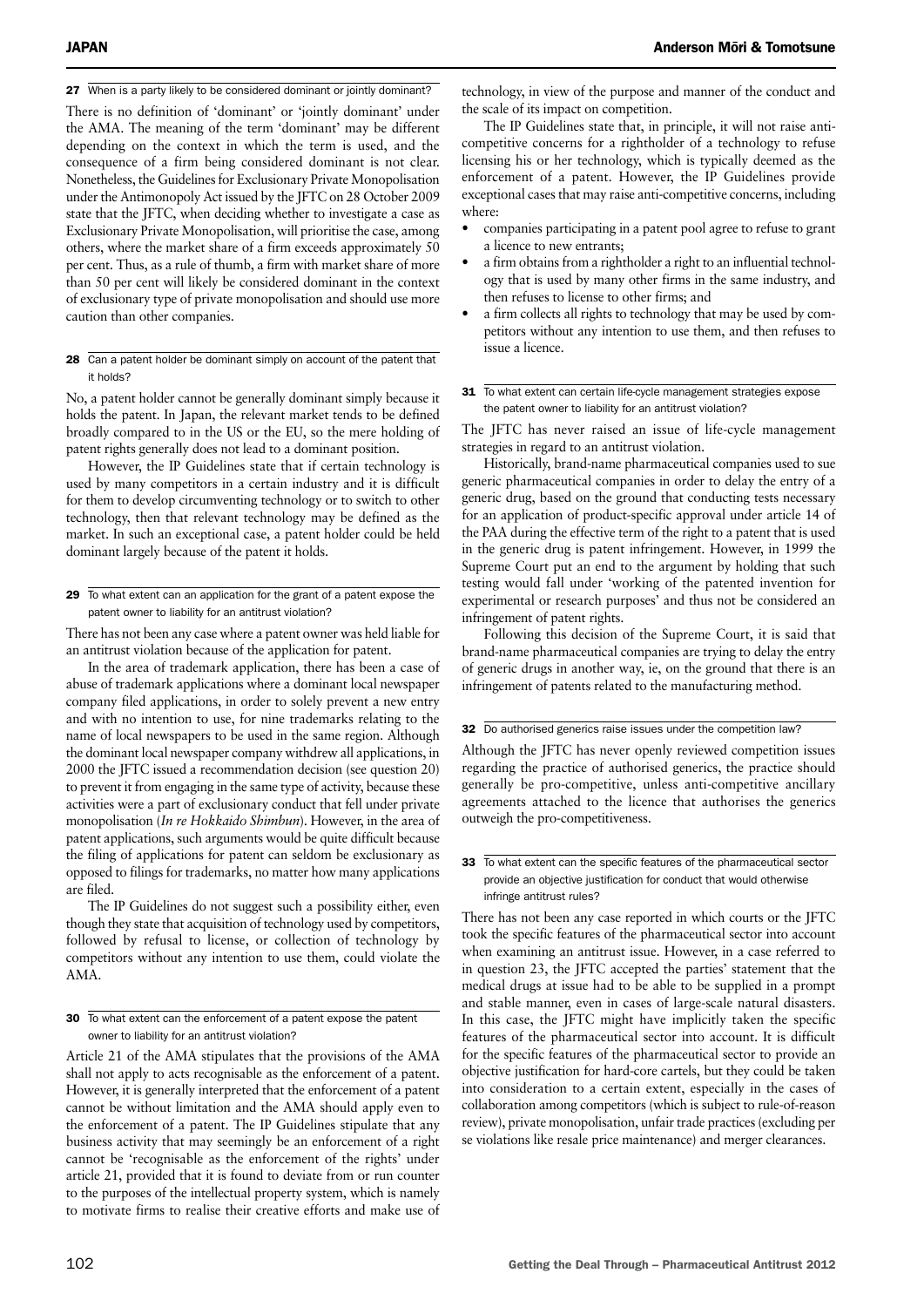#### Update and trends

On 28 April 2011, the Supreme Court of Japan rendered a longawaited judgment, upholding the judgment of the Intellectual Property High Court (IPHC) on 29 May 2009, to correct the misinterpretation by the Japan Patent Office (JPO) of patent holders' rights under the Patent Act (PA) to extend the duration period of patent rights regarding drugs and provide pharmaceutical companies with rights to extend its patents that they deserved under the PA.

As a statutory background, under the PAA, any person intending to market a drug shall, for each product, obtain a marketing approval of the minister of health, labour and welfare (article 14 of the PAA). Each 'product' is identified by various factors including a name, ingredients, quantities, structure, administration and dosage, method of use, efficacy and performance. In other words, two drugs are considered different 'products', and therefore a separate approval is required for their marketing if at least one of these identifying factors is different. On the other hand, under the PA, although the duration of a patent right ends, in principle, on the 20th anniversary of the filing date of the patent application (article 67, paragraph 1 of the PA), that duration may be extended for up to five years if the patented invention was unable to be practised because an approval (such as an approval to market drugs) was necessary for the practising of the patent invention (article 67, paragraph 2 of the PA).

Before the judgment of the IPHC, it was a JPO's practice that, where there existed a marketing approval with respect to Drug A (the 'prior approval') and a manufacturer of Drug B, based upon a patent,

34 Has there been an increase in antitrust enforcement in the pharmaceutical sector in your jurisdiction? If so, please give an indication of the number of cases opened or pending and their subject matters.

with the same 'active ingredients' and 'efficacy' as Drug A, applies for an extension of patent right under article 67, paragraph 2 of the PA, the JPO did not grant an extension, even if the manufacturer of Drug B was required to obtain a marketing approval with respect to Drug B because Drug B was considered a different 'product' since one of the identifying factors was different (for example, Drug A being in tablet form and Drug B being in granulated form). This practice was apparently against the language of the PA, because the PA stipulates that the JPO shall grant the extension except for the limited cases specified by the PA, with the exception relevant to the present case providing, 'where the approval was not necessary for the practising of the patented invention' (article 67-3, paragraph 1, item 1 of the PA). We assume that the JPO intended to avoid overprotection of patents and possibly to prompt launch of generic drugs after the duration period of patent rights.

The plaintiff, Takeda Pharmaceutical Company Limited, successfully challenged the JPO's practice at the IPHC, and the Supreme Court affirmed the IPHC's decision, holding that the JPO shall not reject the extension of the duration of plaintiff's patents because of the existence of the prior approval if the prior drug was not covered by the technical scope of any of the claims of the plaintiff's patented invention. On 28 December 2011, the JPO announced the change of its policy to extend the duration of patent rights in accordance with the Supreme Court judgment.

35 Is follow-on litigation a feature of pharmaceutical antitrust enforcement in your jurisdiction? If so, please briefly explain the nature and frequency of such litigation.

 $N_{\Omega}$ 

## **ANDERSON MORI & TOMOTSUNE**

No.

Izumi Garden Tower Tel: +81 3 6888 1000 6-1, Roppongi 1-chome Fax: +81 3 6888 3065 Minato-ku, Tokyo 106-6036 www.amt-law.com Japan

#### Yusuke Nakano yusuke.nakano@amt-law.com Koya Uemura **koya.uemura@amt-law.com**